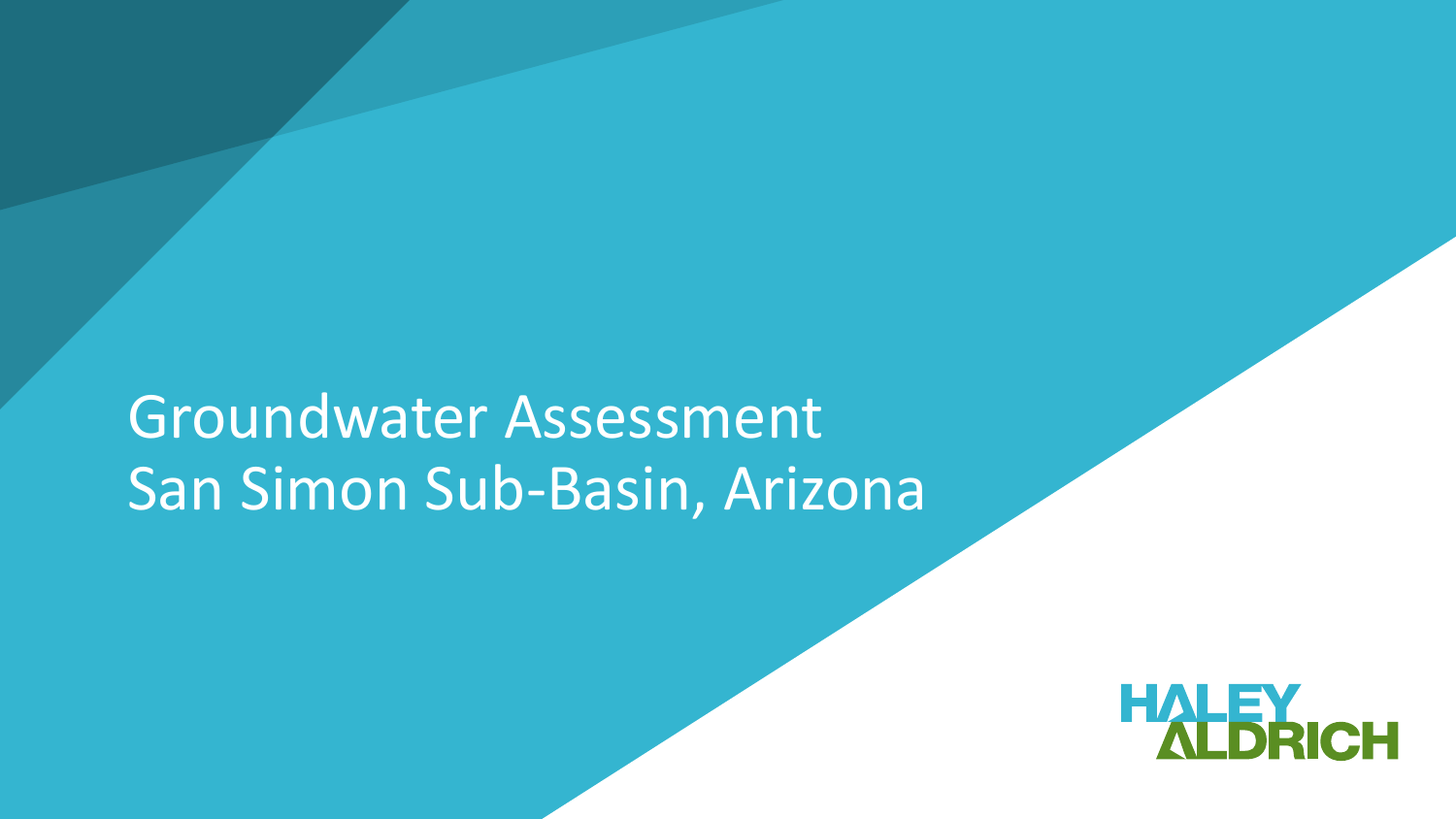#### Introduction

- Mason Bolitho, R.G.: 16 years at ADWR including head of State-wide Water Planning
- Source of all data presented is published ADWR, AZGS, or USGS reports or file information
- Final data analyses awaiting completion of ADWR basin-wide groundwater model
- Technical data does *not* support establishment of INA
- There are thousands of years of groundwater available in the basin at current rate of use!

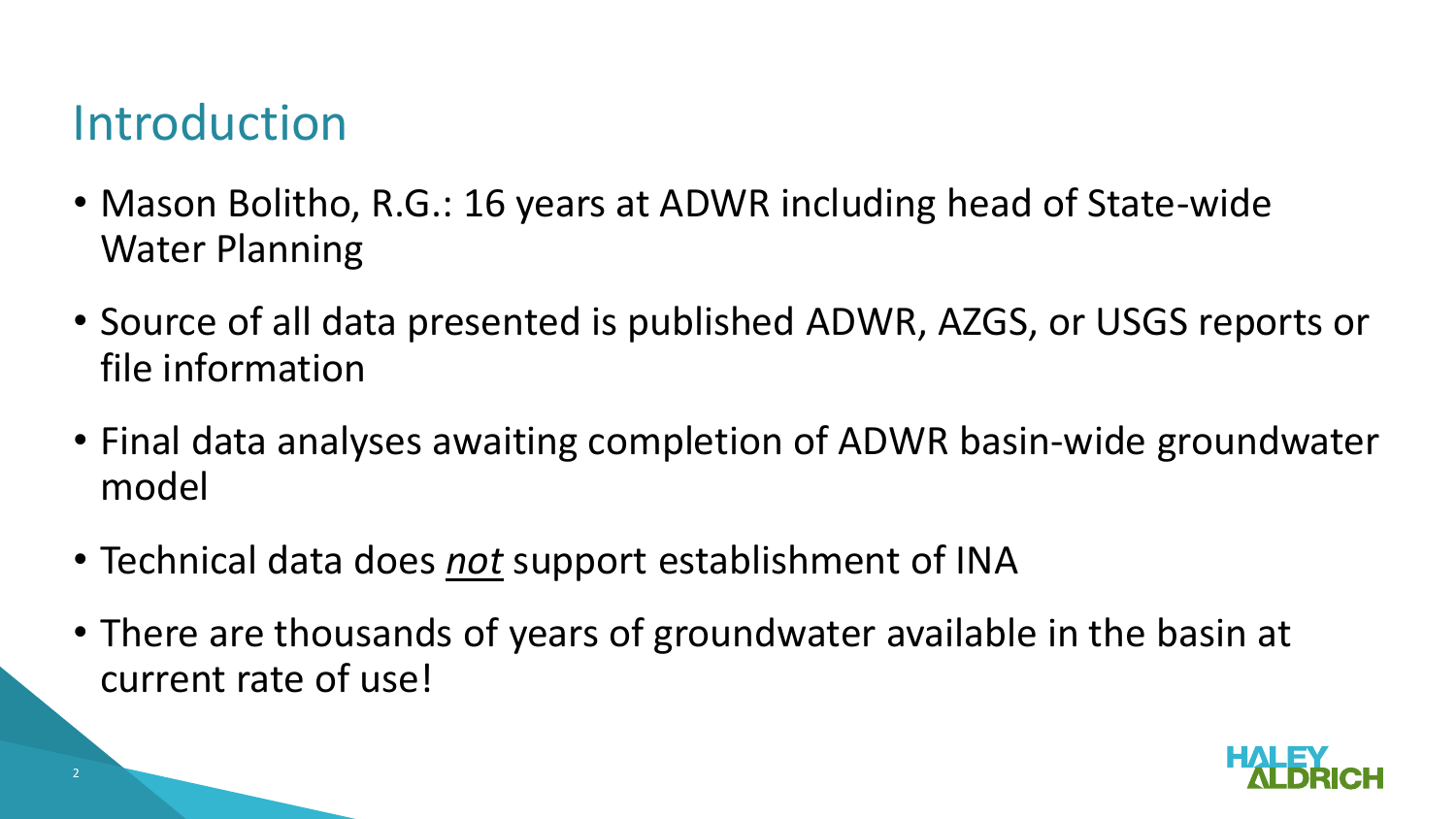#### Key Facts: San Simon Sub-Basin, Arizona

- 25,000,000 acre-feet of groundwater are in storage to 1,200 feet.
- Groundwater use for agriculture has fallen from a peak of 116,000 acrefeet/year (1970s) to approximately 39,500 acre-feet today.
- Irrigated acreage has dropped from a peak of 39,000 acres (1970s) to 20,400 acres today.
- Groundwater overdraft is negligible at current rate of use.
- At current withdrawal rates, groundwater above 1,200 feet will last thousands of years, with substantial water below that depth.
- Average water level declines are less than 1 foot/year; some wells are rising.
- Willcox Basin is not hydrologically connected to San Simon Sub-basin

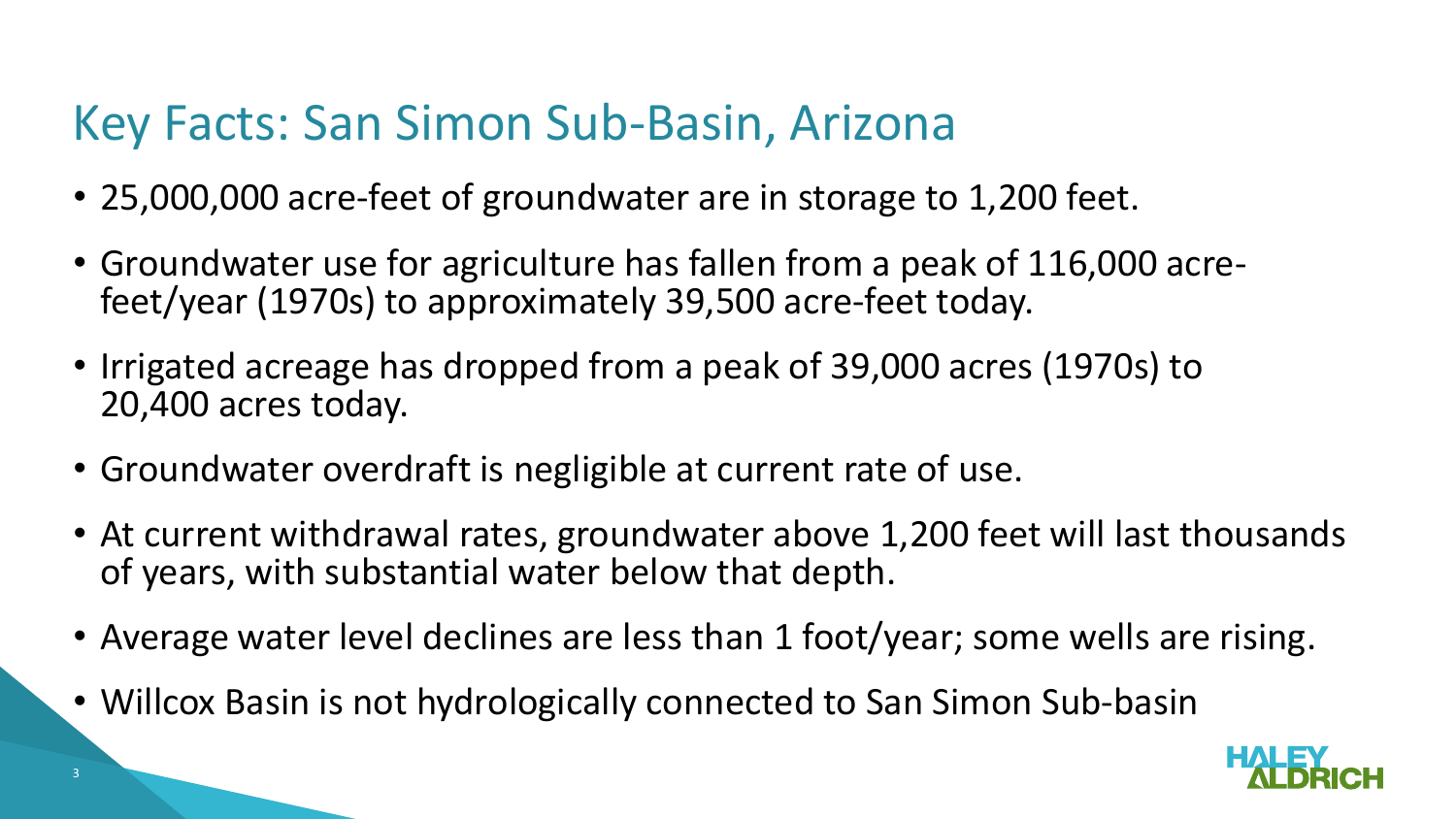

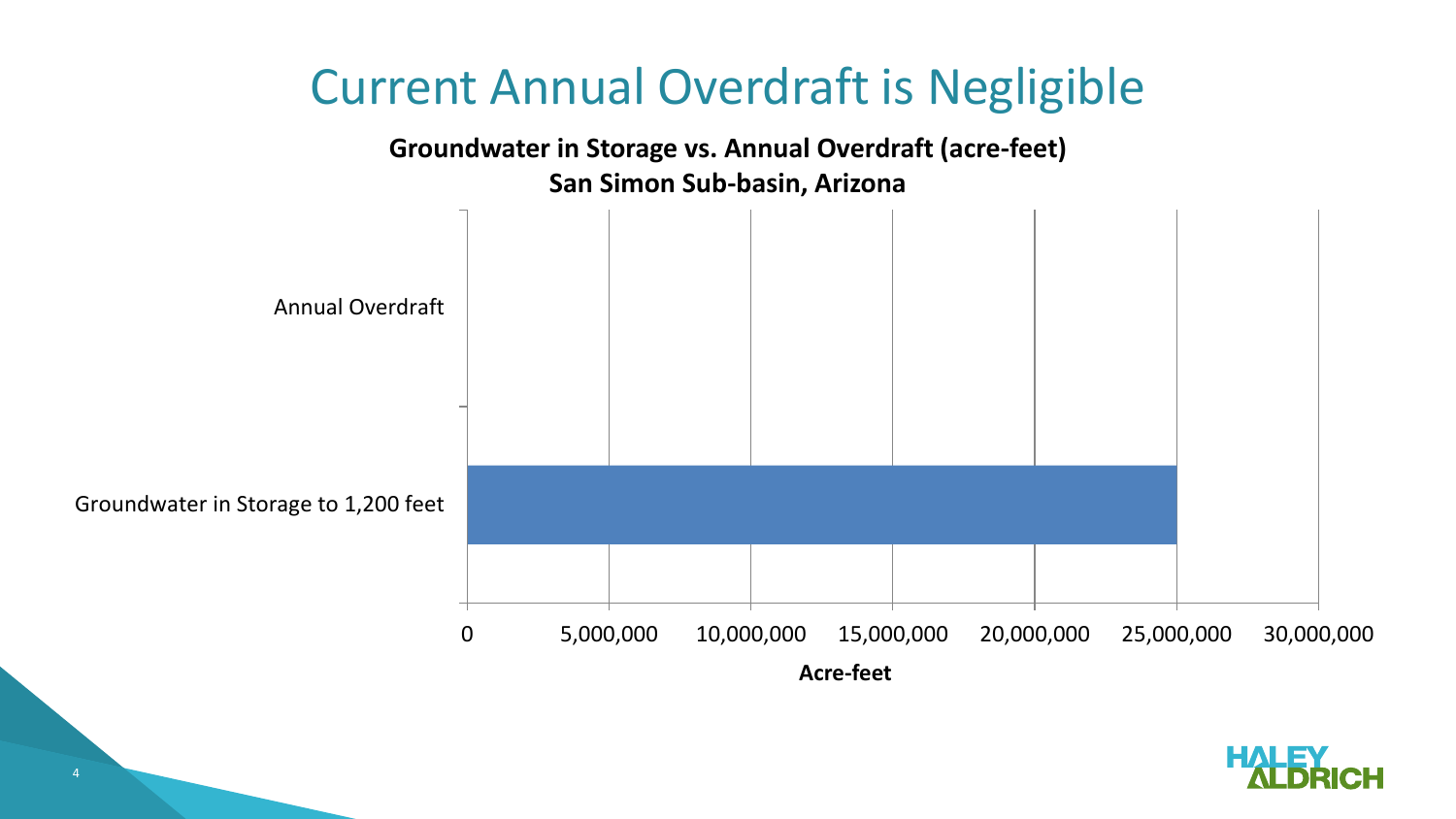#### Agricultural Groundwater use has dropped over 50% since the 1970s

**San Simon Sub-basin Groundwater Withdrawals (Acre-Feet)**



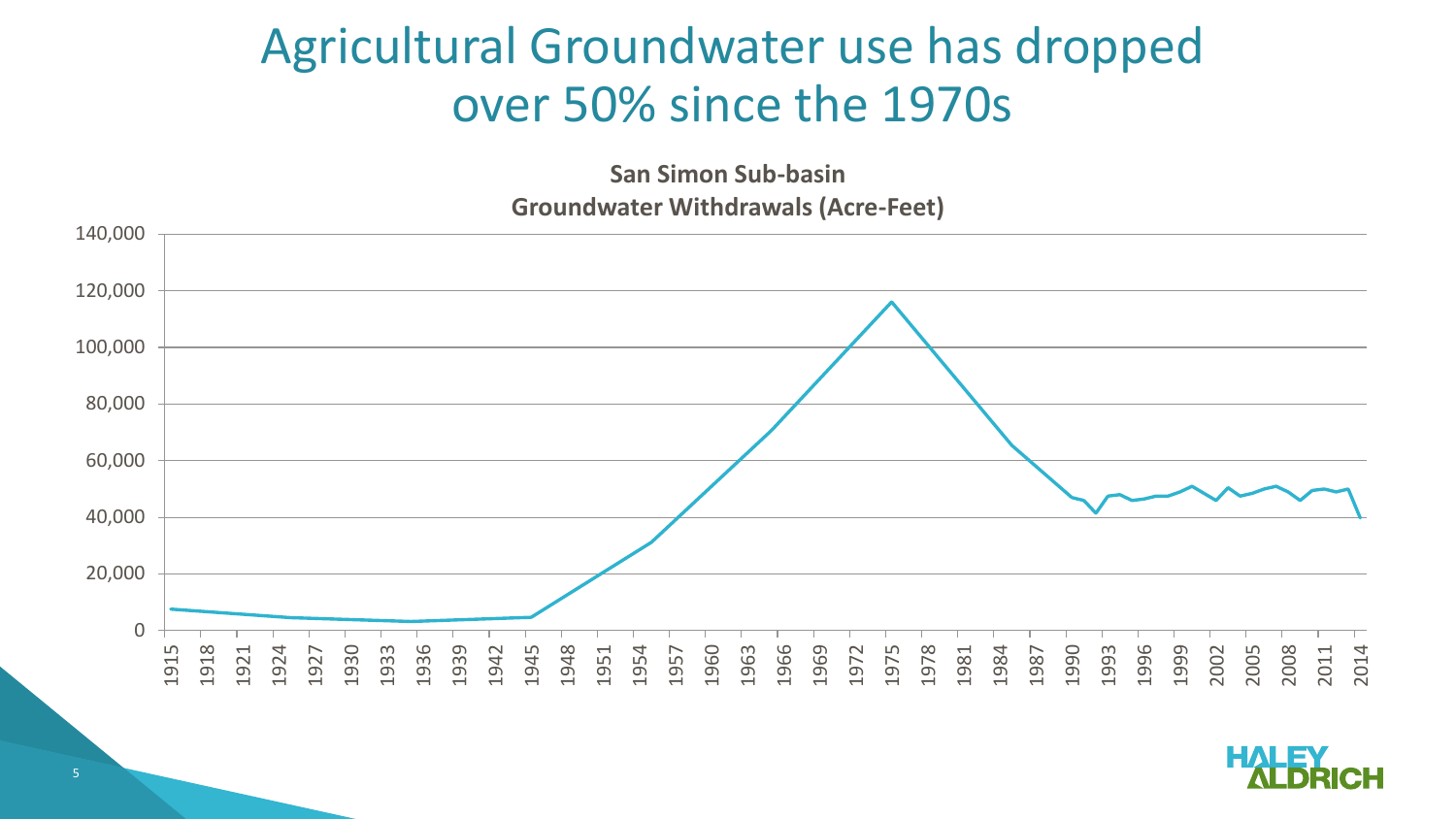#### Don't Believe the Hype: Current Groundwater Withdrawals Don't Warrant State Intervention

**San Simon Sub-basin Groundwater Withdrawals**

**2010-2014**



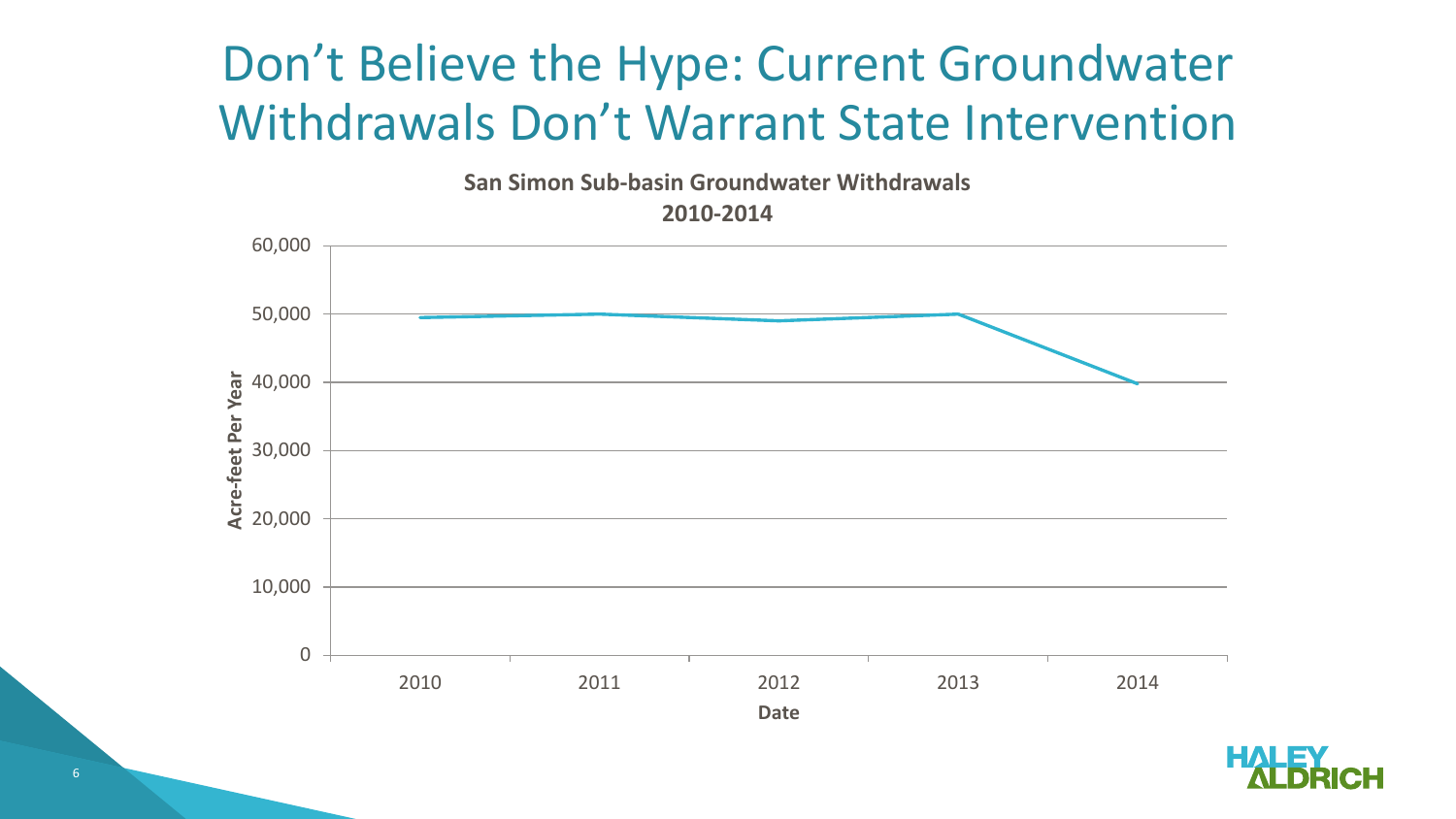### Of the 367 Wells in the San Simon Area, only 2 have been Deepened



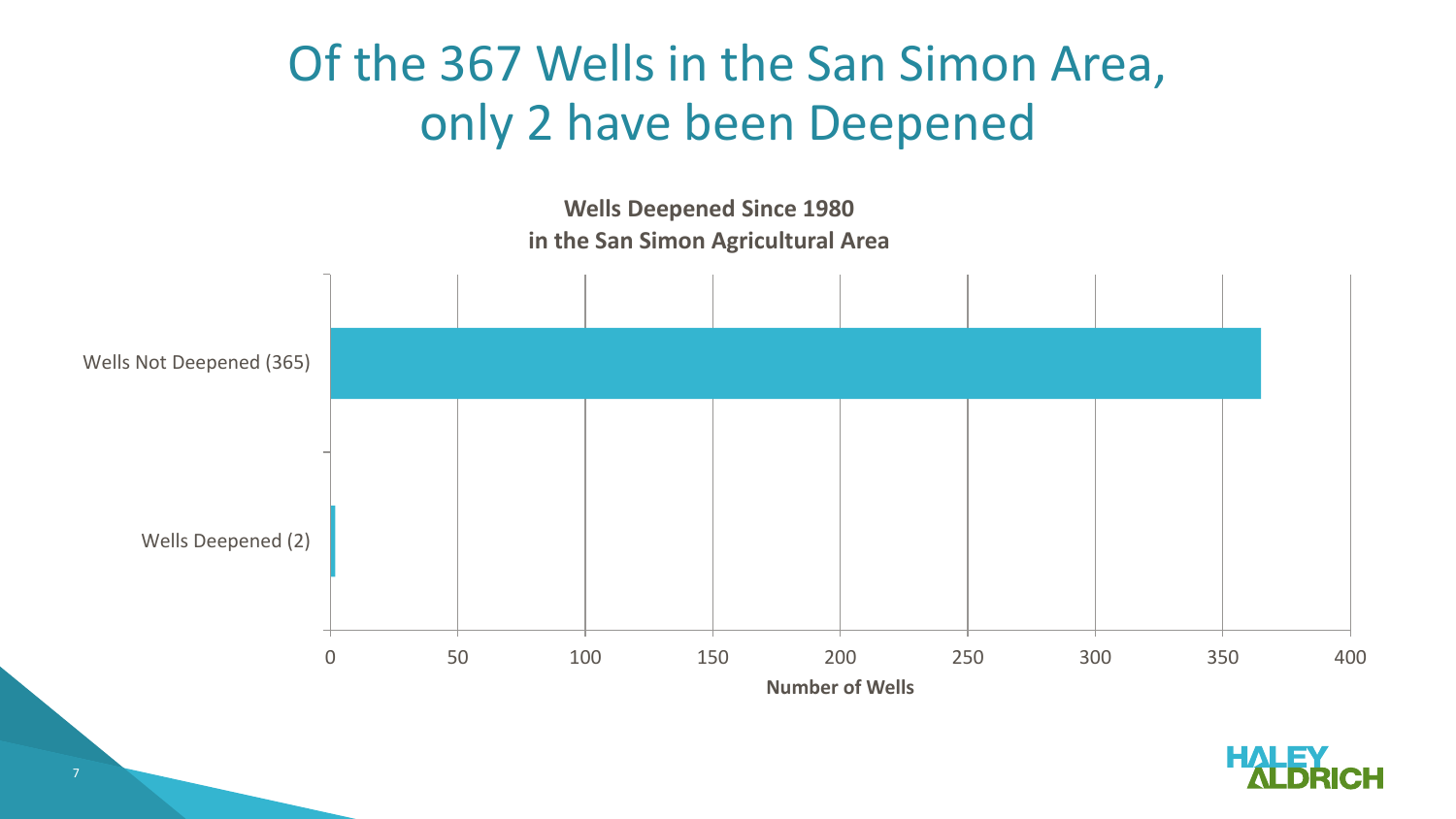#### Irrigated acres in the San Simon area have fallen by almost 50% since the 1970s



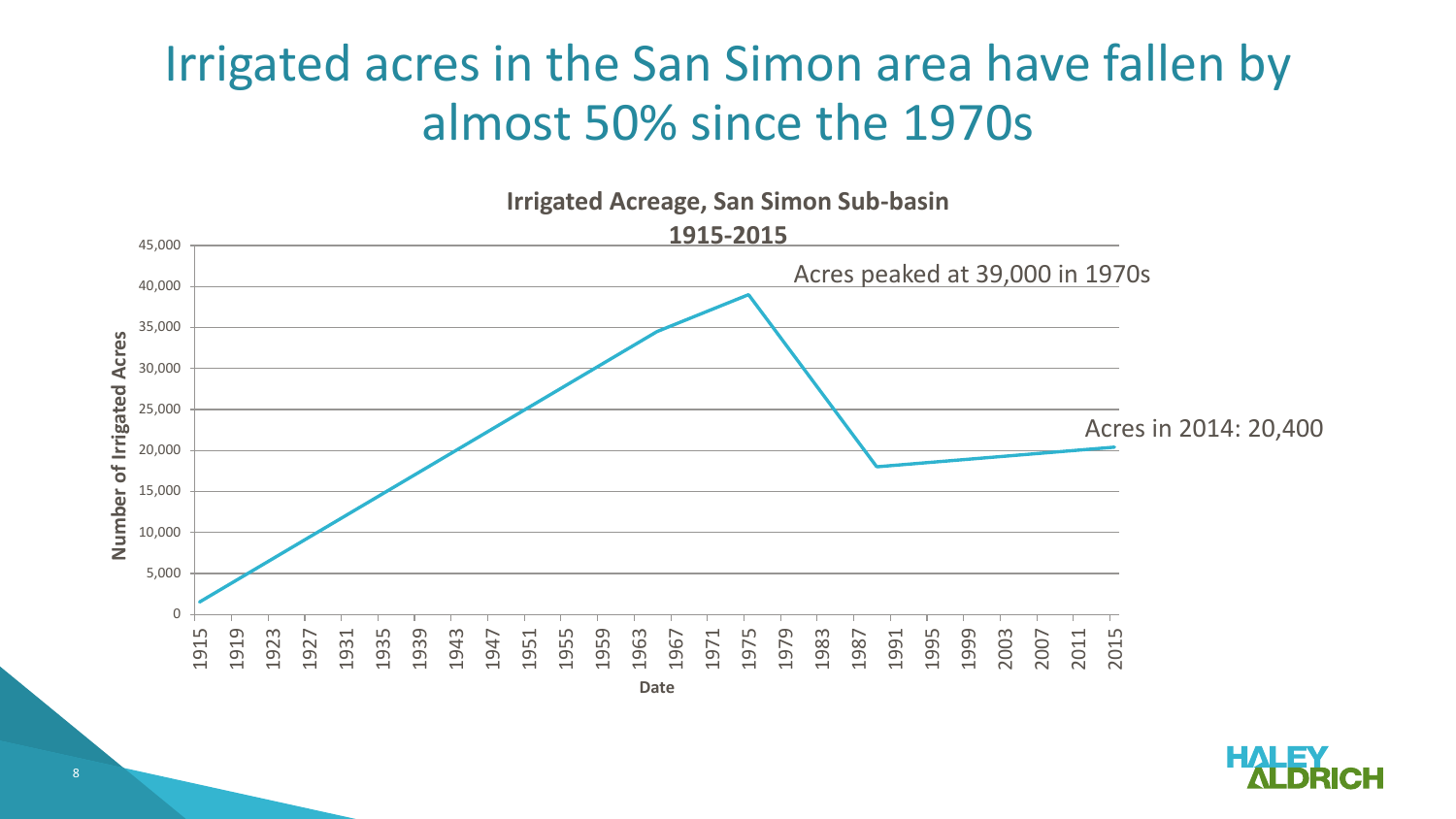#### Wells Permitted Immediately Before Submission of INA Petition

| <b>Well Location</b>       | <b>Well Owner</b>      | <b>Date</b> |
|----------------------------|------------------------|-------------|
| $D(14-31)15cda$            | A&P Ranch*             | 7/24/2014   |
| $D(14-31)27$ baa           | H&R Farms*             | 7/24/2014   |
| $D(13-31)27$ dcc           | $FICO*$                | 1/26/2015   |
| $D(13-30)34acd$            | David's Agrigold Farms | 8/15/2014   |
| D(13-30)28bdd              | David's Agrigold Farms | 9/29/2014   |
| * Indicates INA Petitioner |                        |             |